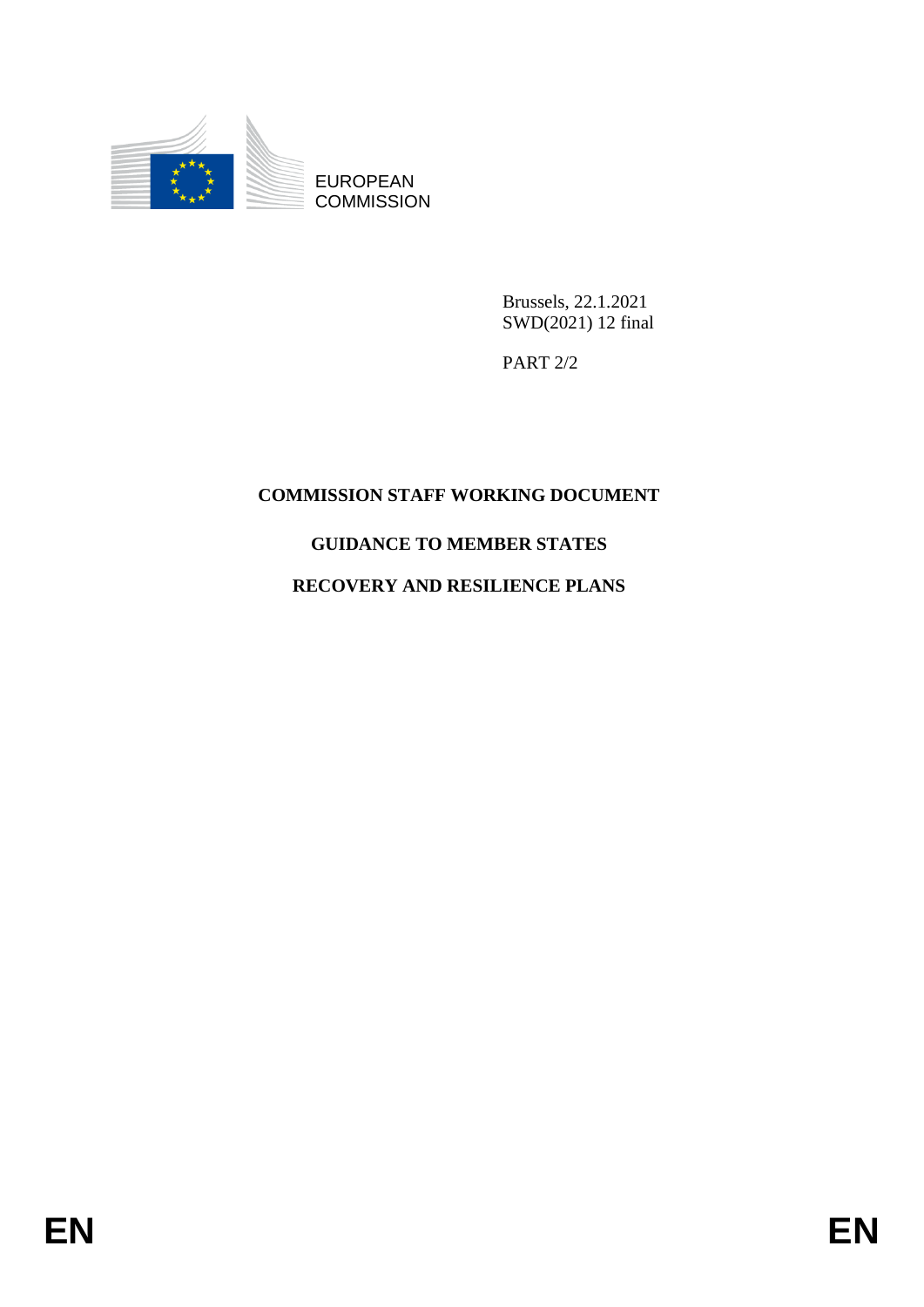| 1. |  |
|----|--|
| 2. |  |
| 3. |  |
| 4. |  |
|    |  |
| A. |  |
| 1. |  |
| 2. |  |
| 4. |  |
| 5. |  |
| 6. |  |
| 7. |  |
| 8. |  |
| 9. |  |
|    |  |
|    |  |
|    |  |
| 1. |  |
| 2. |  |
| 3. |  |
| 4. |  |
| 5. |  |
| 6. |  |
| 7. |  |
|    |  |
| 1. |  |
| 2. |  |
|    |  |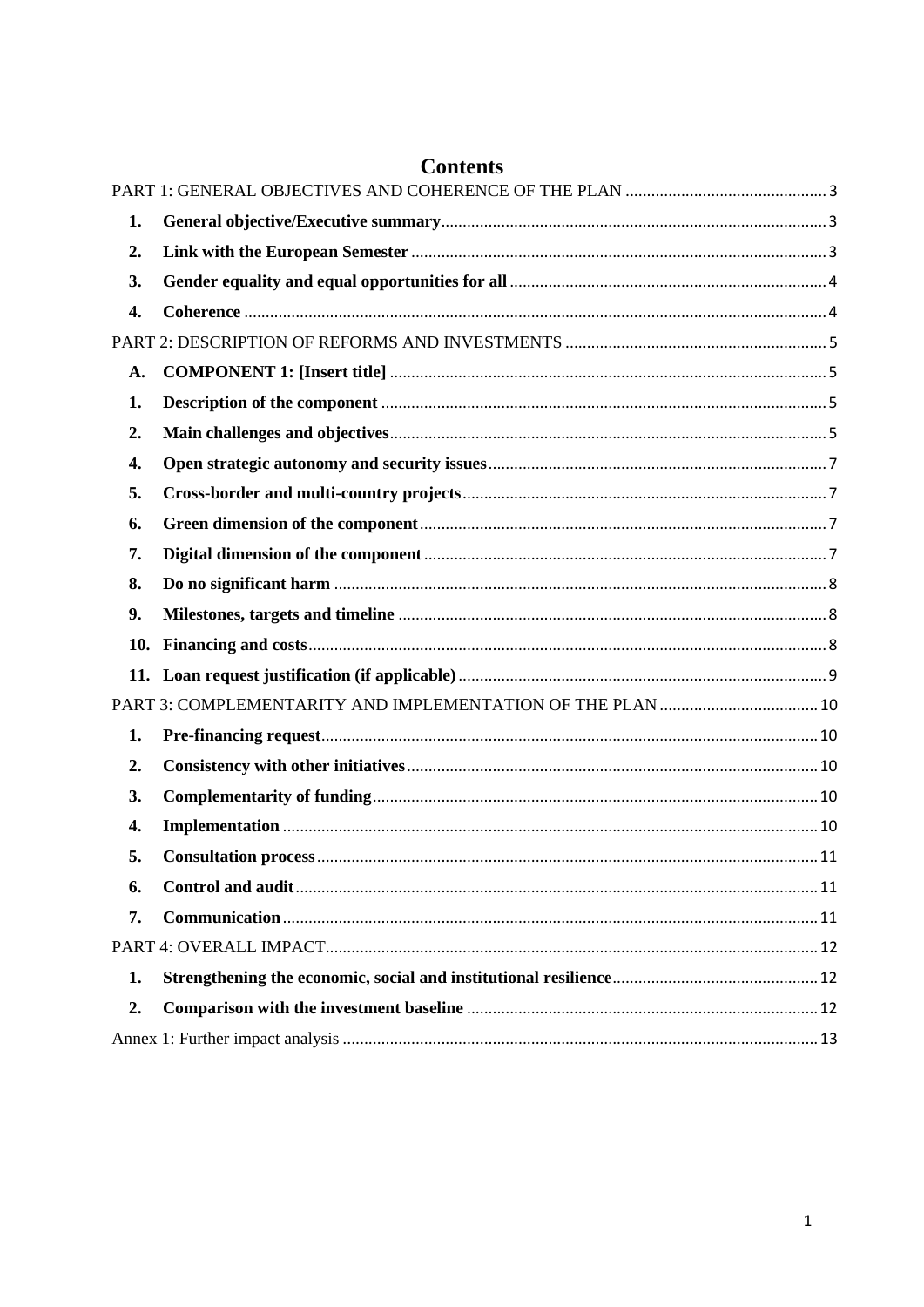#### **DISCLAIMER**

This template is to be taken as the structure for Member States to draft their recovery and resilience plans. The template should be read in line with the accompanying guidance, which contains further instructions. Member States are invited to contact the Commission in case of any further questions.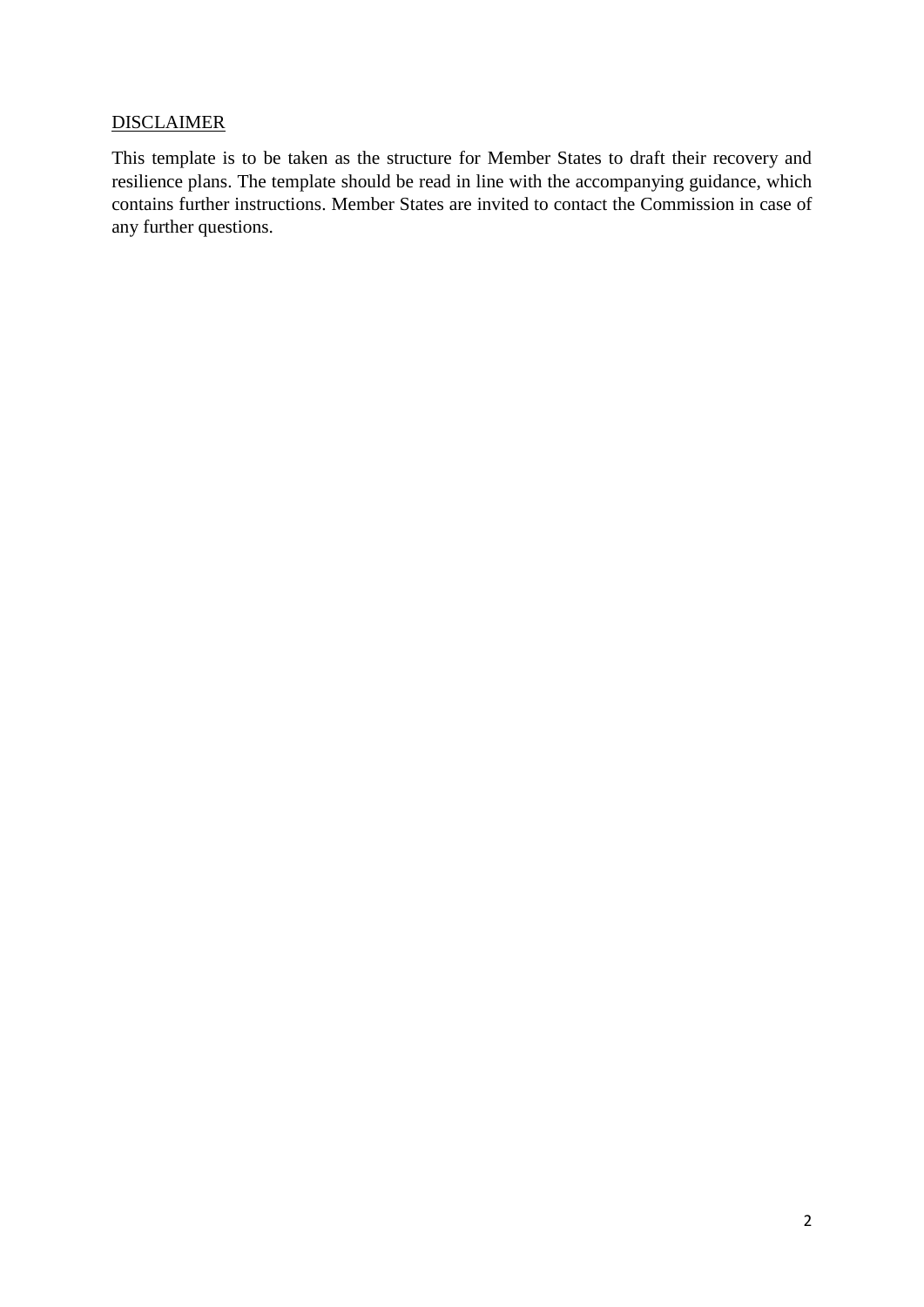## <span id="page-3-0"></span>**PART 1: GENERAL OBJECTIVES AND COHERENCE OF THE PLAN**

*This section covers the recovery and resilience plan as a whole.* 

#### <span id="page-3-1"></span>**1. General objective/Executive summary**

*Member States are invited to describe in this section the main challenges that they are facing and how addressing them through the recovery and resilience plan will contribute to the improvement of the Member State's situation in the policy areas set out in Article 3 of the Regulation:*

- *1) Green transition;*
- *2) Digital transformation;*
- *3) Smart, sustainable and inclusive growth, including economic cohesion, jobs, productivity, competitiveness, research, development and innovation, and a wellfunctioning single market with strong SMEs;*
- *4) Social and territorial cohesion;*
- *5) Health, and economic, social and institutional resilience, including with a view of increasing crisis reaction and crisis preparedness; and*
- *6) Policies for the next generation, children and youth, including education and skills.*

#### <span id="page-3-2"></span>**2. Link with the European Semester**

*Member States should provide a detailed explanation of how the challenges identified in the country-specific recommendations, in particular the 2019 and 2020 Semester cycles, are addressed by the proposed measures. They should also explain how the plans are consistent with the challenges identified in the most recent Council recommendation on the economic policy of the euro area for Member States whose currency is the euro.* 

*Member States are invited to list the flagships from the 2021 Annual Sustainable Growth Strategy that will benefit from funding from the Recovery and Resilience Facility.*

| Flagship               | <b>Existing</b><br>strategies/targets | <b>Investments</b> | <b>Reforms</b> | <b>Expected</b><br>contribution to<br>reaching EU<br>objectives |
|------------------------|---------------------------------------|--------------------|----------------|-----------------------------------------------------------------|
| Power up               |                                       |                    |                |                                                                 |
| Renovate               |                                       |                    |                |                                                                 |
| Recharge<br>and refuel |                                       |                    |                |                                                                 |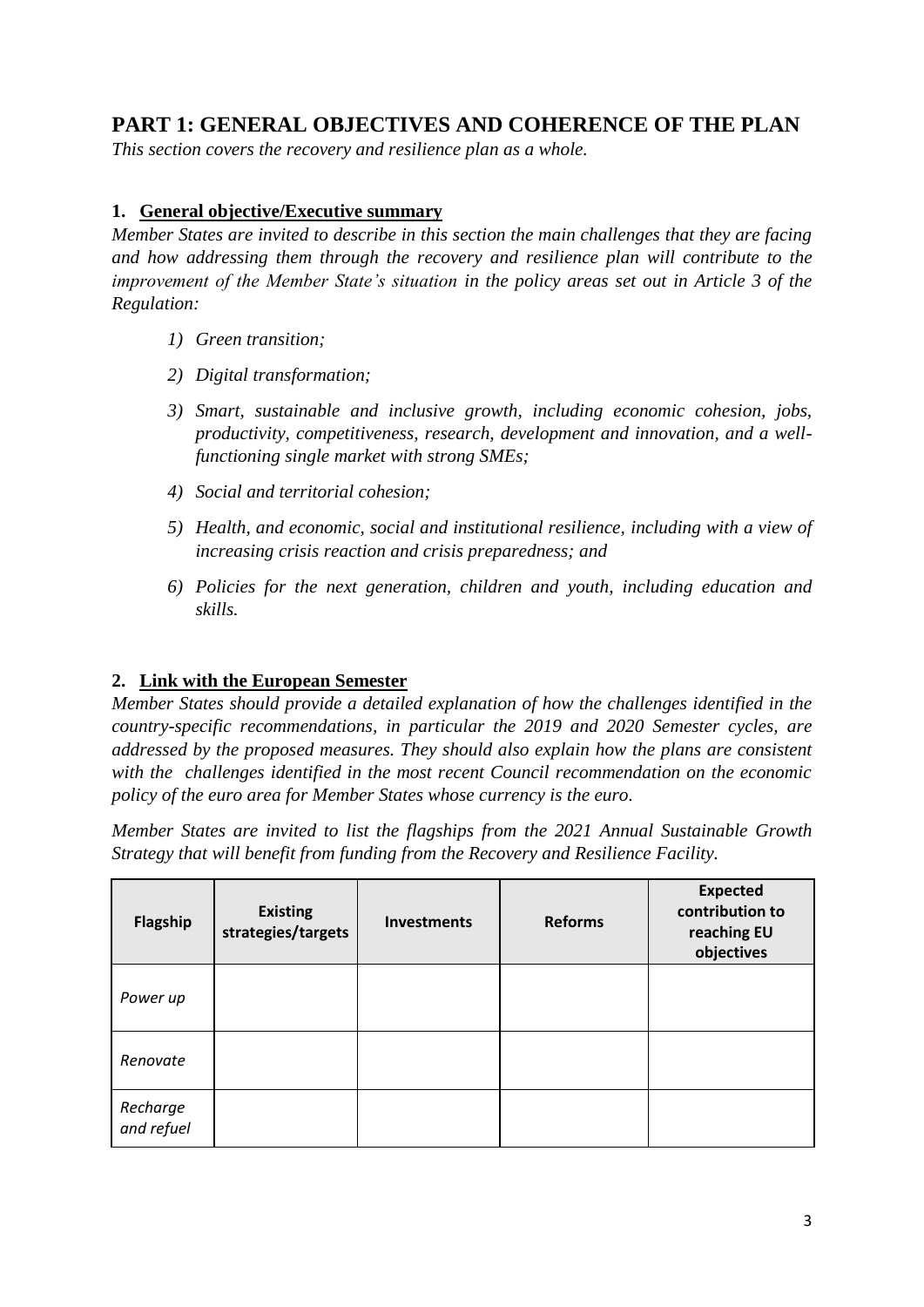| Connect                |  |  |
|------------------------|--|--|
| Modernise              |  |  |
| Scale-up               |  |  |
| Reskill and<br>upskill |  |  |

*Explanation: Existing strategies/targets: Member States are invited to describe existing national strategies and targets and how they can be further developed to meet the EU-wide ambitions of each flagship. Investment and reforms: Please describe the planned investments and reforms. Contribution to reaching EU objectives: Please describe how the measures supported by the Facility contribute to the EU-wide ambitions of each flagship.*

#### <span id="page-4-0"></span>**3. Gender equality and equal opportunities for all**

*Member States should describe the existing national challenges in terms of gender equality and equal opportunities for all, regardless of gender, racial or ethnic origin, religion or belief, disability, age or sexual orientation, in line with the principles 2 and 3 of the European Pillar of Social Rights and drawing on the Social Scoreboard. They should explain how these objectives have been mainstreamed in the plan, and how the reforms and investments will contribute to overcoming existing challenges.* 

#### <span id="page-4-1"></span>**4. Coherence**

*Member States should demonstrate coherence and links within each component of the plan, between components and of the overall plan, and in particular the coherence between reform and investment dimensions.*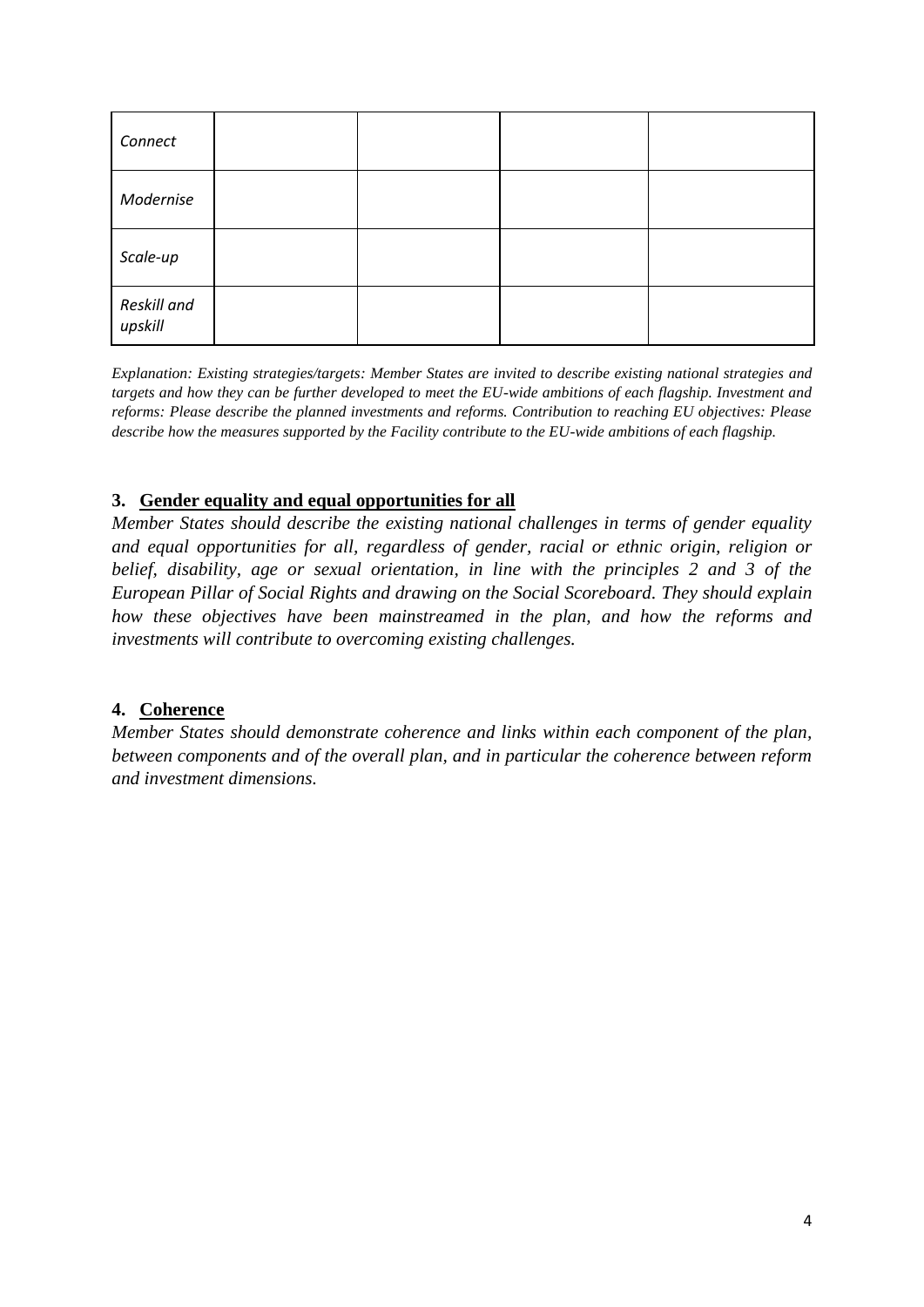## <span id="page-5-0"></span>**PART 2: DESCRIPTION OF REFORMS AND INVESTMENTS**

*This section covers each component of the recovery and resilience plan separately. Each component can include one or several reforms and/or investments..* 

For each component of the plan, please provide the information below. Each component *should be focused on a specific challenge or need, and may include one or several closely linked or mutually dependent reforms and investments.*

#### **A. COMPONENT 1: [Insert title]**

#### <span id="page-5-2"></span><span id="page-5-1"></span>**1. Description of the component**

*Member States are invited to fill in the summary box below.* 

#### **Summary box [title of component]**

Policy area/domain:

Objective:

Reforms and/or investments:

Estimated cost overall: xx EUR; requested under RRF: xx EUR *Please indicate the estimated overall cost of the component and the cost to be covered by the Recovery and Resilience Facility.*

#### <span id="page-5-3"></span>**2. Main challenges and objectives**

*Member States are invited to provide an indication of the challenges addressed by the component. This should include a clear and evidence-based analysis of the underlying issues (including, where relevant, type and extent of market failures, specific investment barriers, specific administrative obstacles) and how the component will address them, i.e. its objective. The description should include as relevant quantitative and qualitative indications of the expected impacts (e.g. on employment and skills gaps, growth, resilience, climate change, the environment, the digital transition, public health and health systems, the territorial and social cohesion). It should also be explained how the set of reforms and investments envisaged under a given component fits within an overall national strategic context in the relevant policy field.*

- a) Main challenges
- b) Objectives

#### **3. Description of the reforms and investments of the component**

*Member States are invited to describe in detail the component and its specific reforms and investments, as well as their interlinkages and synergies.*

*For reforms:*

- *Member States should provide a clear and evidence-based analysis of the challenges addressed and the objectives of the reform.*
- *The nature, type and size of the reform should be described.*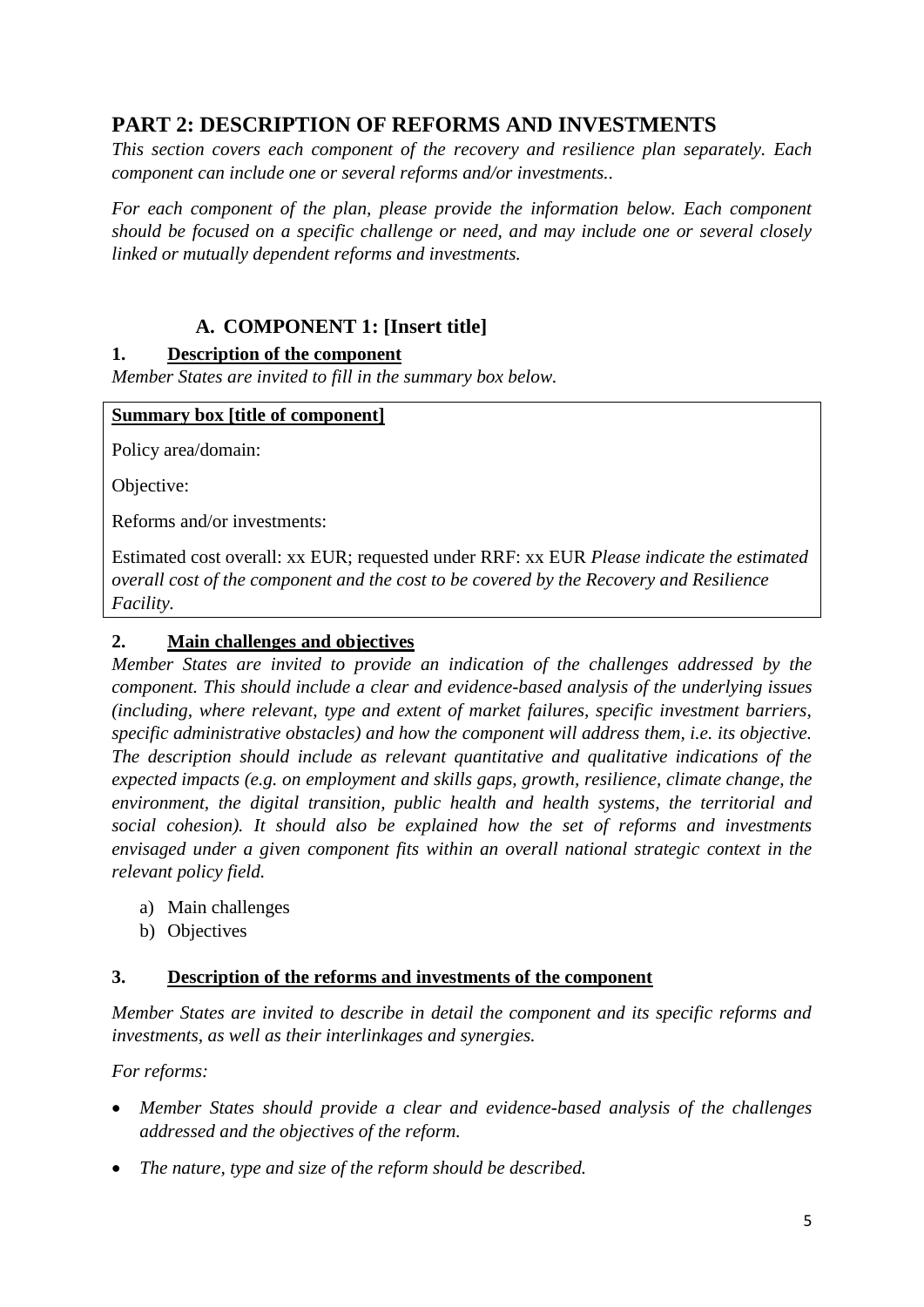- *Detailed information should be provided about who (e.g. business in general, small and medium sized enterprises [SMEs], specific sectors, the general population, families, students, sectoral workers) and/or what is targeted by the reform.*
- *Member States should clearly describe how the reform is implemented (means of implementation) including which administrations – central and/or local – will be involved, how they will coordinate among themselves and make sure they have the capacity to ensure the successful implementation of the reform.*
- *The main expected impediments to the reform and the related solution strategies should be substantiated.*
- The *overall timeline of the implementation of the reform should be described and be in line with the timeline of the Facility.*
- *An assessment of whether the measures entail State aid or not, and if so, whether they would be covered by a block-exemption regulation or an existing approved scheme should be provided. In case the measures would need to be notified to the Commission, an indication of the timeline for notification and compatibility basis used should be indicated. 1*

*For investments:*

**.** 

- *Member States should provide a clear and evidence-based analysis of the challenges addressed and the objectives of the investment.*
- *The nature, type and size of the investment should be described.*
- *Detailed information should be provided about who (e.g. businesses in general, SMEs, the general population, families, students, sectoral workers) and/or what (e.g. installed capacity of renewable hydrogen electrolysers) is targeted by the investment.*
- *Description of how the investment is implemented (means of implementation) should be included. This should refer to the administrative capacity of the Member State at both central and local levels, explain how the funds will be absorbed in a timely manner and how the funds are channelled to sub-national levels (if applicable).*
- *The timeline of the investment should be described and be in line with the timeline of the Facility.*
- *An assessment of whether the measures entail State aid or not, and if so, whether they would be covered by a block-exemption regulation or an existing approved scheme should be provided. In case the measures would need to be notified to the Commission, an indication of the timeline for notification and compatibility basis used should be indicated. 2*

<sup>&</sup>lt;sup>1</sup> This is without prejudice to the obligation of Member States to notify State aid measures to the Commission before granting them, in compliance with Article 108(3) TFEU.

<sup>&</sup>lt;sup>2</sup> This is without prejudice to the obligation of Member States to notify State aid measures to the Commission before granting them, in compliance with Article 108(3) TFEU.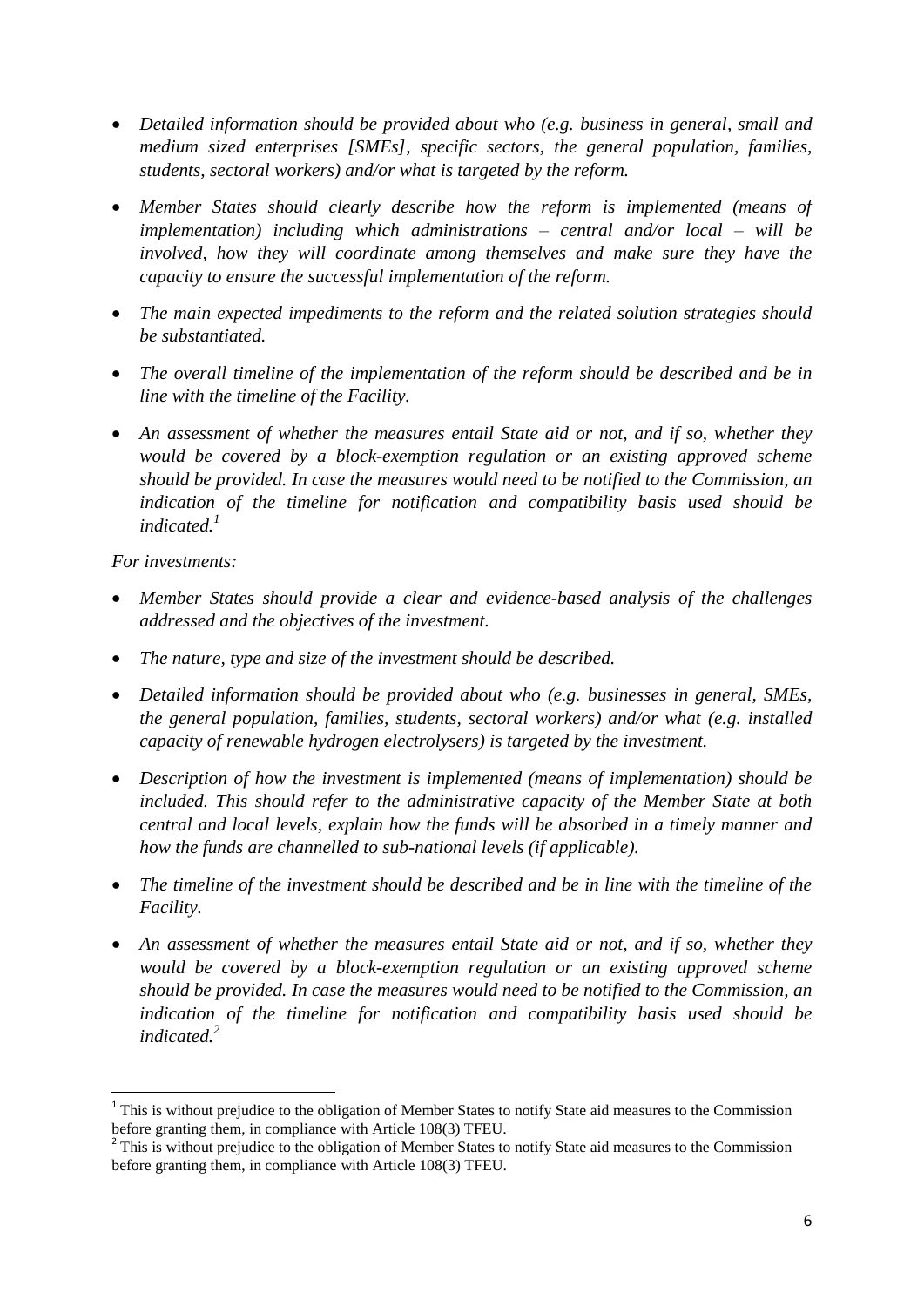#### <span id="page-7-0"></span>**4. Open strategic autonomy and security issues**

*Member States are invited to describe to what extent the relevant reforms and investments will help make the Union more resilient by diversifying key supply chains and thereby strengthening the strategic autonomy of the Union alongside an open economy.* 

*Specifically for investments in digital capacities and connectivity, Member States should provide a security self-assessment. This self-assessment should detail how identified issues will be addressed in order to comply with the relevant national and Union laws and policies. In particular for investments in connectivity, it should make reference to the actions set out in the EU toolbox<sup>3</sup> .*

#### <span id="page-7-1"></span>**5. Cross-border and multi-country projects**

*Member States should indicate any cross-border and multi-country projects in the plan. Member States should indicate which other Member States are involved in such projects, the modalities for reporting, milestones and targets, and disbursements should be clearly divided between the concerned Member States to avoid overlaps and delays in assessment and implementation.*

#### <span id="page-7-2"></span>**6. Green dimension of the component**

*Member States should explain to what extent the component will contribute to the green transition, including biodiversity, or address challenges resulting from the green transition. They should also demonstrate how the measures in the component contribute to the 37% climate mainstreaming target. They are also invited to explain and provide evidence how the component will contribute to reaching the EU's 2030 climate target and climate neutrality by 2050 and how the component relates to targets, objectives, contributions, policies and measures of National Energy and Climate Plans. Finally, they should explain how the proposed measures in the component will help to meet environmental objectives outlined in the guidance document.*

#### <span id="page-7-3"></span>**7. Digital dimension of the component**

**.** 

*Member States should explain to what extent the component will contribute to the digital transition or address the challenges resulting from it. They should demonstrate that at least 20% of the total allocation of the plan is attributed to digital expenditures. When explaining to what extent the proposed measures contribute to the digital transition or the challenges resulting from it, Member States should take into account the seven objectives mentioned under Part 2, section 7 of the guidance. Member States are also invited to take as a* 

<sup>3</sup> https://ec.europa.eu/commission/presscorner/detail/en/ip\_20\_123 and COM(2020) 50. The toolbox was accompanied by Commission communication (COM(2020)50), which endorsed the Toolbox and identified areas of EU competence and/or EU added-value, such as funding programmes and projects.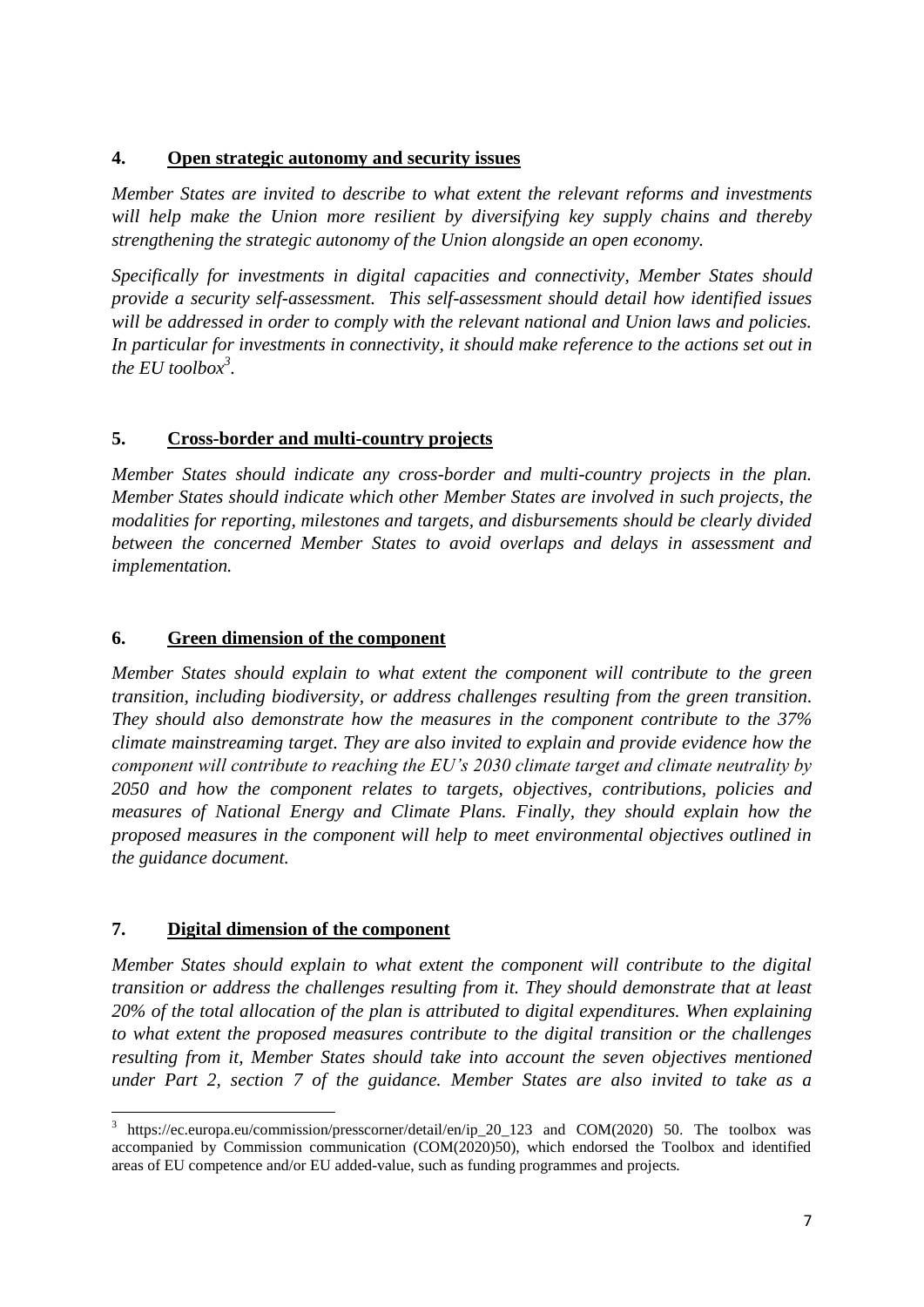*reference, wherever possible, existing indicators such as those included in the Digital Economy and Society Index (DESI).*

**Impact on green and digital transition.** Member States are invited to fill in table 2 on Green and Digital Impact, provided separately in excel format.

#### <span id="page-8-0"></span>**8. Do no significant harm**

*Member States should provide information on the 'do no significant harm' principle.*

#### <span id="page-8-1"></span>**9. Milestones, targets and timeline**

*Member States should propose milestones and targets that will reflect the progress on implementing reforms and investments of this component. The fulfilment of these milestones and targets will be a condition for payments to be made to the Member State. For each milestone and target, Member States are invited to indicate:*

- *what the milestone/target is measuring;*
- *how this will be measured, what methodology and source will be used, and how the proper completion of the milestone/target will be objectively verified;*
- *what is the baseline (starting point) and what is the level or specific point to be reached;*
- *by when it will be reached, in particular by which quarter (Member States are invited to chose either first and third quarters of each year, or the second and fourth quarter of each year);*
- *who and which institution will be in charge of measuring and reporting;*
- *why this specific milestone/target was chosen.*

*Please refer to the guidance for more detailed information and instructions.*

**Milestones and targets.** Member States are invited to fill in table 1 on Milestones and targets, provided separately in excel format.

### <span id="page-8-2"></span>**10. Financing and costs**

*Member States should provide information on the estimated total cost of the component,*  backed up by appropriate justification. This should include for each reform and investment *an explanation of:* 

- *The methodology used, the underlying assumptions made (e.g. on unit costs, costs of inputs) and justification for these assumptions*
- *The comparative cost data on the actual cost of similar reforms or investments that have been carried out in the past, in particular if available from past projects financed by EU funds.*
- *Within what timeframe these costs are expected to be incurred;*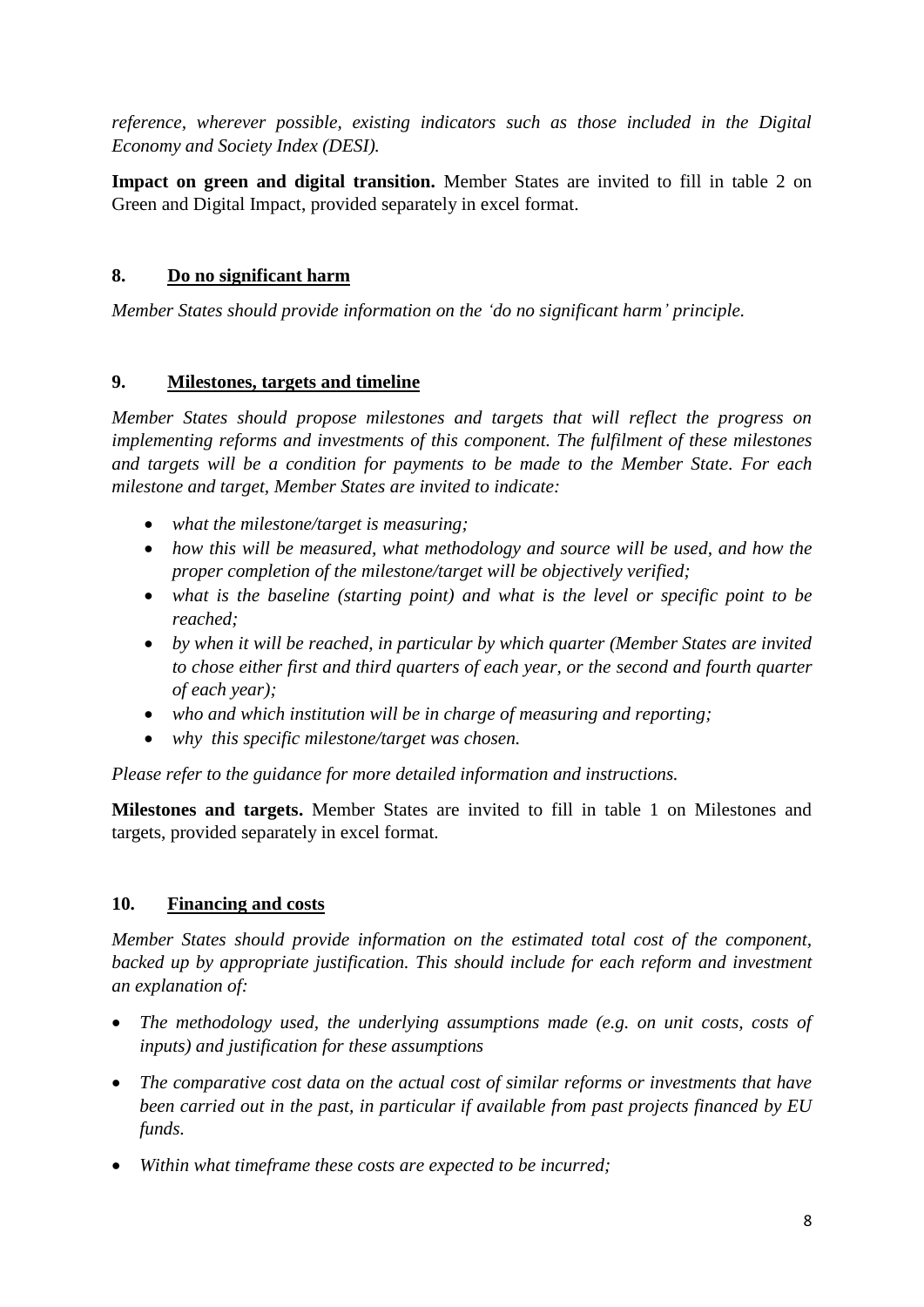- *Any information on what financing from other Union instruments is/could be foreseen related to the same component;*
- *Whether this component is covered by a potential request for additional financing with loans.*

*In case similar measures are funded through other EU programmes, please state consistency with costing methodologies used for the EU funded measures.*

*In case the Member State has used an independent validation, it should provide the name of the validating entity and a reference to the independent validation.*

*This should be complemented by the appropriate detailed justification on the plausibility and reasonability of the estimated costs, as explained in the guidance. The justification and any data or evidence used should be annexed to the recovery and resilience plan.* 

**Estimated cost of the plan.** Member States are invited to fill in table 2 on Estimated cost of the plan, provided separately in excel format.

#### <span id="page-9-0"></span>**11. Loan request justification (if applicable)**

*Financial needs: Member States should explain the reasons for loan support, justified by higher financial needs linked to additional reforms and investments set out as regular components of the recovery and resilience plan.*

*Additional reforms and investments: For each of the components supported by a loan, Member States should describe them including all elements mentioned in part 2 sections 1 to 9 of the guidance.*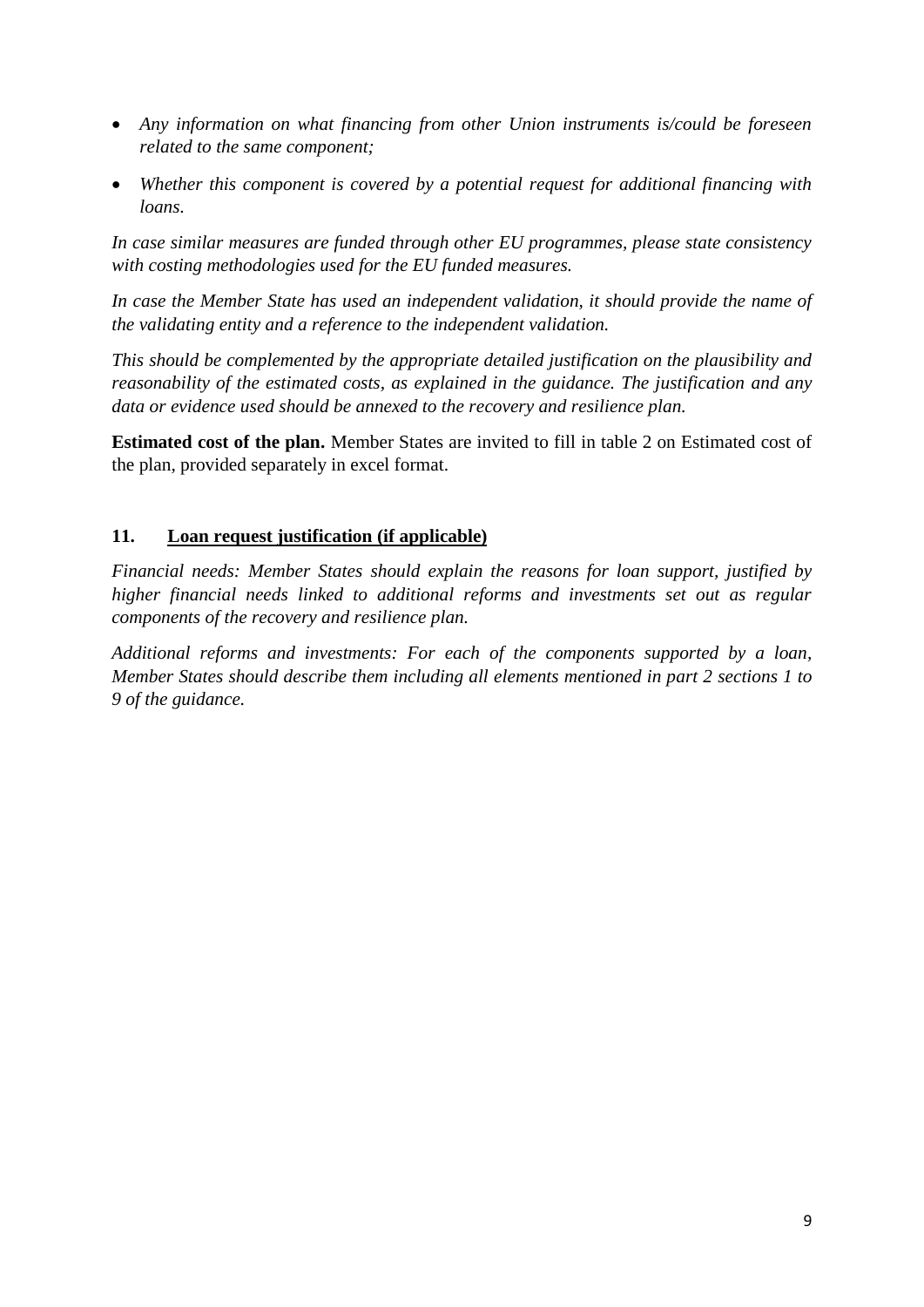## <span id="page-10-0"></span>**PART 3: COMPLEMENTARITY AND IMPLEMENTATION OF THE PLAN**

*This part concerns the whole plan. Member States are therefore invited to justify the various criteria mentioned below for the plan as a whole.* 

#### <span id="page-10-1"></span>**1. Pre-financing request**

*Member States who wish to request pre-financing should indicate it clearly in this section. The request should contain the percentage of pre-financing in the form of non-repayable support and, where applicable, of loan support. Respectively, this should not exceed 13 per cent of the non-repayable financial support and, where applicable, of the loan support.* 

#### <span id="page-10-2"></span>**2. Consistency with other initiatives**

*Member States should provide an explanation on how their recovery and resilience plan is consistent with other relevant plans and funds, in particular:*

- *1) National Energy and Climate Plans<sup>4</sup>*
- *2) Partnership agreements and programmes*
- *3) Youth Guarantee implementation plans*
- *4) Other relevant national policies and strategies*

#### <span id="page-10-3"></span>**3. Complementarity of funding**

*Member States should detail the processes and structures set up at national and regional levels to ensure complementarity and coordination of the management of various EU sources of funding in line with Article 22 of the Regulation.* 

#### <span id="page-10-4"></span>**4. Implementation**

*Member States are invited to explain how they intend to implement the proposed reforms and investments, focusing on elements below. In particular, Member States are invited to describe the institutional nature of the plan, as well as the decision-making process that has led to the adoption/submission of the recovery and resilience plans.*

- 1) *Effective implementation*
- 2) *Uncertainties*

1

3) *Administrative arrangements*

<sup>4</sup> *Consistency should be demonstrated, at least, at the level of targets, objectives and contributions indicated by the National Energy and Climate Plans or, alternatively, at the level of individual policies and measures.*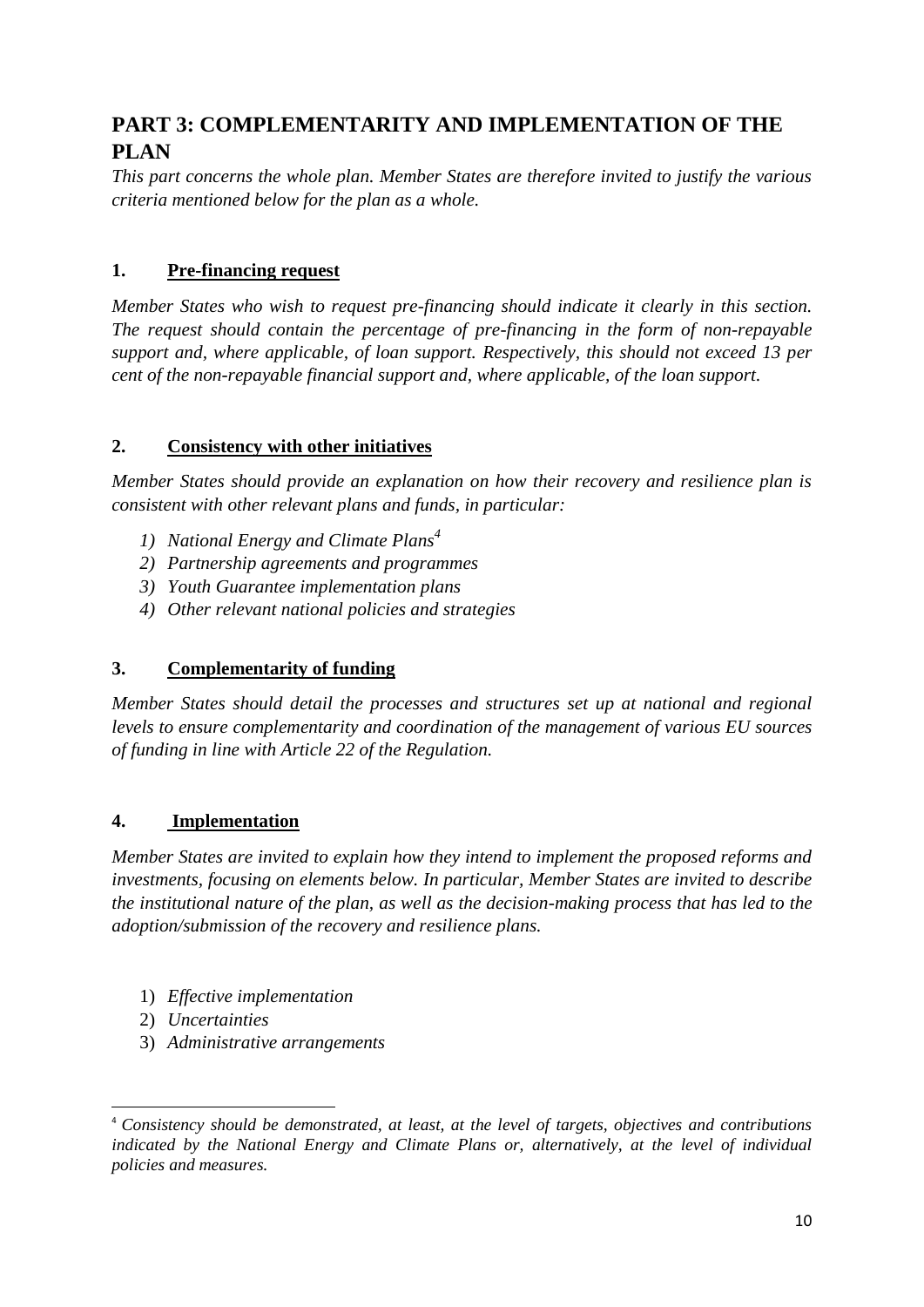#### <span id="page-11-0"></span>**5. Consultation process**

*Member States should also provide a summary of the consultation process of local and regional authorities, social partners, civil society organisations, youth organisations, and other relevant stakeholders, as implemented in accordance with the national legal framework, for the preparation and, where available, the implementation of the plan. The summary should cover the scope, type, and timing of consultation activities, as well as how the views of the stakeholders are reflected in the plan.* 

### <span id="page-11-1"></span>**6. Control and audit**

*Member States should explain the system they will use to prevent, detect and correct corruption, fraud, and conflicts of interest, when using the funds provided under the Facility, as well as how they will avoid double funding from other Union programmes. Member States should therefore describe in detail the structure and functioning of their national management and control system(s) and any other relevant arrangements, such as audit plans.* 

#### <span id="page-11-2"></span>**7. Communication**

*Member States are invited to describe an outline of their intended national communication strategy aimed at ensuring public awareness of the Union funding. The national communication strategy sets out how a Member State plans to communicate on the RRF. It describes the underlying vision, the general framework for RRF communication, and fulfils the minimum requirements outlined in the guidance document.* 

*Member States are invited to include the following information in their outline communication strategy: objectives; target audiences, communication activities/channels; planned budget; selected key projects; coordination arrangements with the Commission; and monitoring and evaluation.*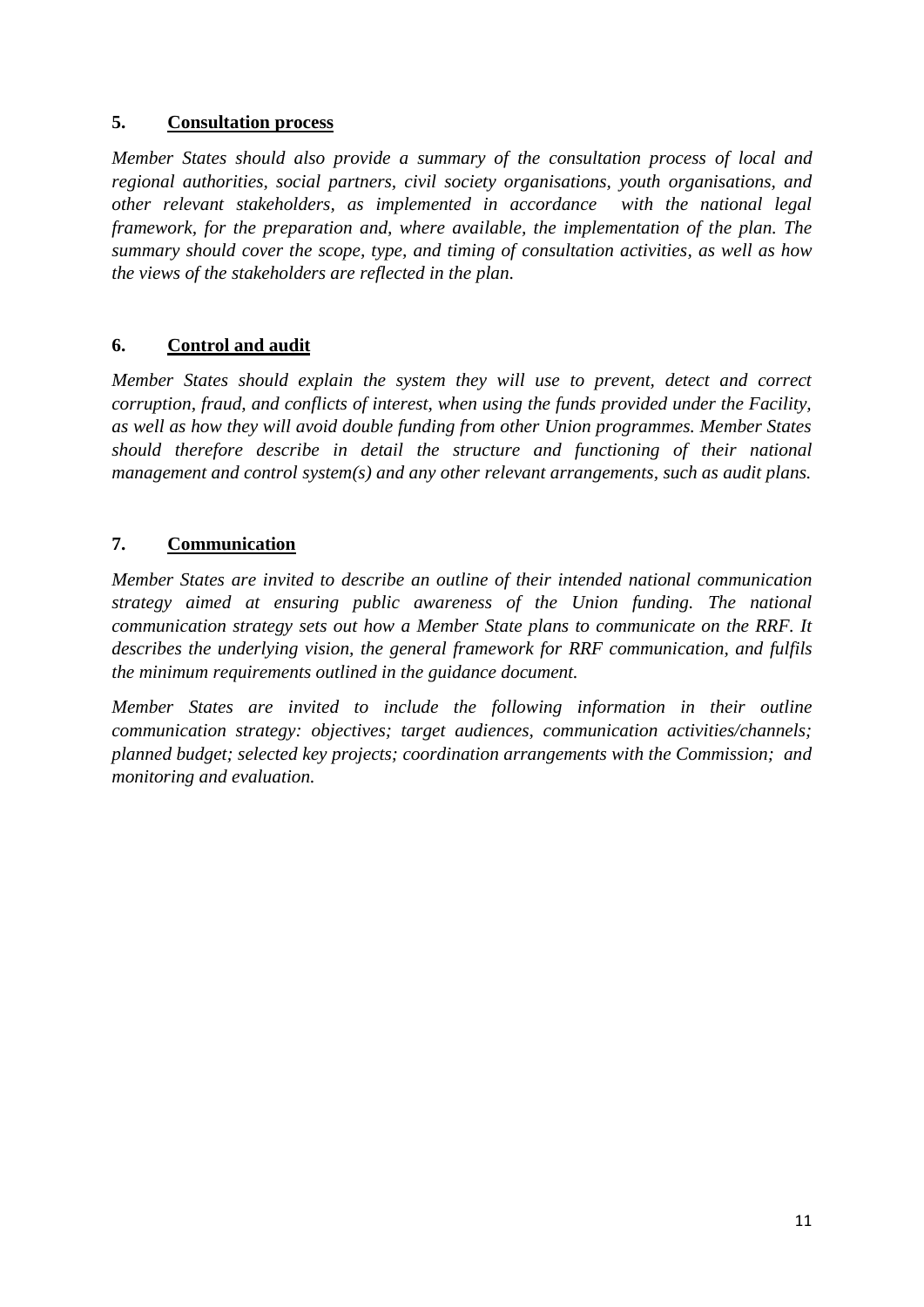## <span id="page-12-0"></span>**PART 4: OVERALL IMPACT**

*This part covers the recovery and resilience plan as a whole..*

#### <span id="page-12-1"></span>**1. Strengthening the economic, social and institutional resilience**

*Member States are requested to report on the macroeconomic, social and institutional impact of the plan. Elements to include are:*

- *Macroeconomic and social outlook*
- *Macroeconomic and social impact*
- *Methodology*
- *Sustainability*
- *Social and territorial cohesion*

**Impact of the plan.** Member States are invited to fill in tables 3a (qualitative) and 3b (quantitative) on the impact of the plan, provided separately in excel format.

#### <span id="page-12-2"></span>**2. Comparison with the investment baseline**

*Member States are invited to provide evidence that their previous level of public investment, excluding the recovery and resilience plan's non-repayable contribution, will at least be maintained over the programme horizon.* 

**Investment baseline.** Member States are invited to fill in table 4 on Investment baseline, provided separately in excel format.